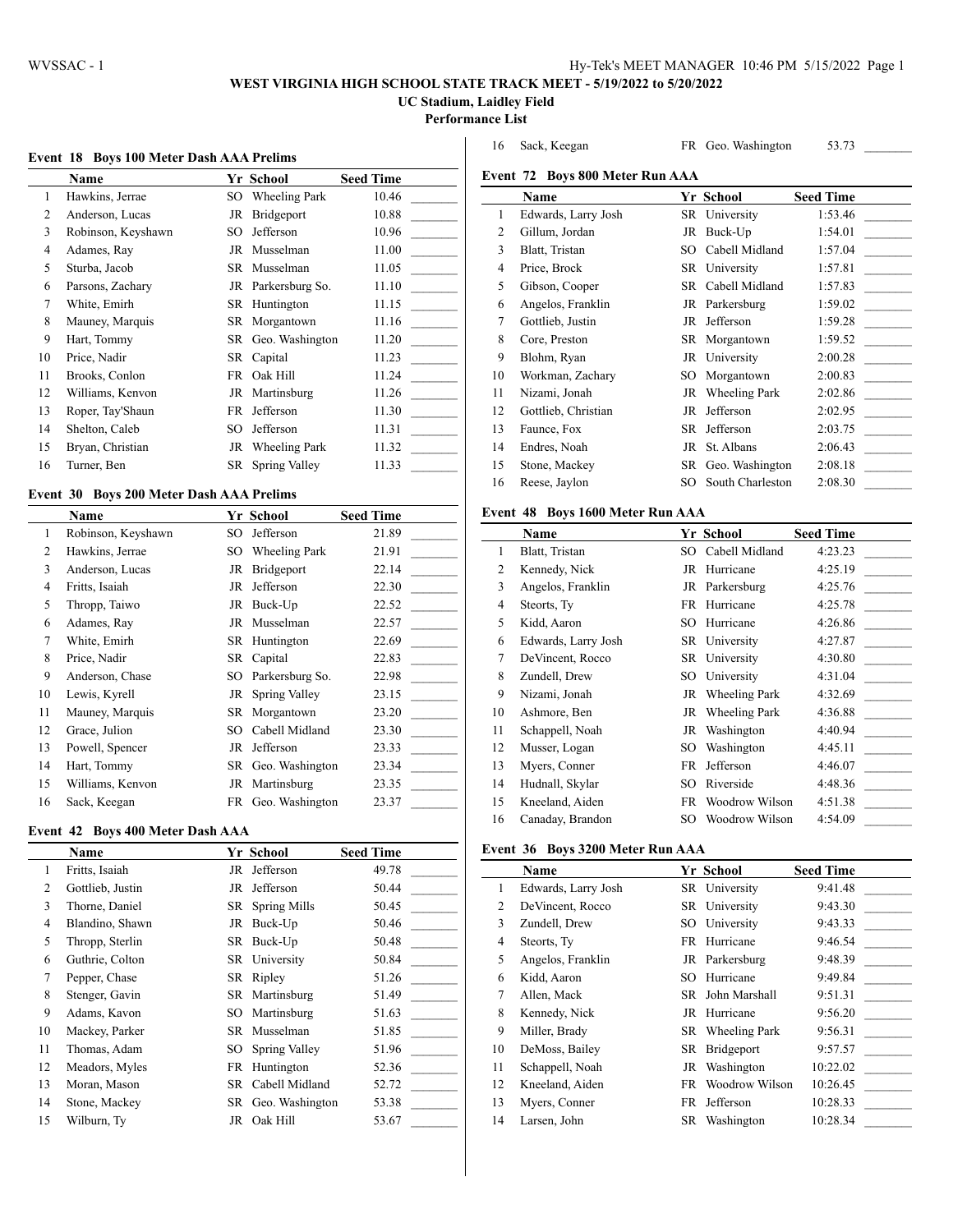# **WEST VIRGINIA HIGH SCHOOL STATE TRACK MEET - 5/19/2022 to 5/20/2022 UC Stadium, Laidley Field**

#### **Performance List**

# **Event 36 ...(Boys 3200 Meter Run AAA)**

| <b>Name</b>         | <b>Yr School</b>  | <b>Seed Time</b> |  |
|---------------------|-------------------|------------------|--|
| Hudnall, Skylar     | SO Riverside      | 10:51.78         |  |
| Saffouri, Christian | SR Woodrow Wilson | 10:52.33         |  |

# **Event 12 Boys 110 Meter Hurdles 39" AAA Prelims**

|    | Name              |    | Yr School          | <b>Seed Time</b> |
|----|-------------------|----|--------------------|------------------|
| 1  | Waynick, Noah     |    | SR Huntington      | 15.38            |
| 2  | Garrett, Donovan  |    | JR Huntington      | 15.64            |
| 3  | Cochran, Carter   |    | SR Ripley          | 15.68            |
| 4  | Dearth, Jackson   |    | SR Parkersburg So. | 15.69            |
| 5  | Zilleruelo, Cesar |    | SR Musselman       | 15.90            |
| 6  | Brinkley, Dominic |    | JR Martinsburg     | 15.94            |
| 7  | Alderson, Jacob   | JR | Riverside          | 15.96            |
| 8  | Wise, Brayden     |    | JR Parkersburg So. | 16.01            |
| 9  | Reese, Jarell     | SO | South Charleston   | 16.23            |
| 10 | Crawford, Avonte  |    | FR Huntington      | 16.31            |
| 11 | Casdorph, Hayden  |    | FR Morgantown      | 16.39            |
| 12 | Hess, Camden      |    | JR Bridgeport      | 16.41            |
| 13 | Walker, Jake      | JR | Riverside          | 16.77            |
| 14 | Zuliani, Carter   |    | FR Buck-Up         | 16.84            |
| 15 | Vaughn, Renick    | SО | Hurricane          | 16.95            |
| 16 | Askin, Steven     | SO | Musselman          | 17.47            |

#### **Event 54 Boys 300 Meter Hurdles 36" AAA**

|                | <b>Name</b>     |    | Yr School          | <b>Seed Time</b> |
|----------------|-----------------|----|--------------------|------------------|
| 1              | Waynick, Noah   |    | SR Huntington      | 40.09            |
| 2              | Smith, Kanye    | SR | Hedgesville        | 40.38            |
| 3              | Guthrie, Colton |    | SR University      | 40.74            |
| $\overline{4}$ | Tadros, Alex    | JR | Morgantown         | 40.75            |
| 5              | Creel, Gage     | SR | Hedgesville        | 40.79            |
| 6              | Brown, Chase    | SR | Jefferson          | 40.82            |
| 7              | Arthur, Scout   | SR | Huntington         | 41.57            |
| 8              | Dearth, Jackson | SR | Parkersburg So.    | 41.70            |
| 9              | Reese, Jarell   | SО | South Charleston   | 41.95            |
| 10             | Ott, Anthony    | SO | Parkersburg So.    | 42.44            |
| 11             | Leonard, Reis   | JR | Buck-Up            | 42.61            |
| 12             | Culicerto, Cale | SО | Bridgeport         | 42.74            |
| 13             | Green, Caleb    | SO | Spring Mills       | 42.97            |
| 14             | Hayes, Jack     | SR | Oak Hill           | 43.10            |
| 15             | Moore, Jacob    | SO | Parkersburg        | 43.32            |
| 16             | Burdette, Ethan |    | SR Geo. Washington | 44.62            |

# **Event 66 Boys 4x100 Meter Relay AAA**

|                | Team                 | Relay | <b>Seed Time</b> |
|----------------|----------------------|-------|------------------|
| 1              | Jefferson            |       | 42.56            |
| $\overline{c}$ | Musselman            |       | 42.83            |
| 3              | Martinsburg          |       | 43.04            |
| 4              | <b>Wheeling Park</b> |       | 43.46            |
| 5              | Huntington           |       | 43.50            |
| 6              | Buck-Up              |       | 44.29            |
| 7              | Capital              |       | 44.33            |
| 8              | Morgantown           |       | 44.44            |
| 9              | Bridgeport           |       | 44.60            |
| 10             | Gr. East             |       | 44.61            |
| 11             | Woodrow Wilson       |       | 44.83            |

|    | 12 Cabell Midland | 44.96 |
|----|-------------------|-------|
|    | 13 Riverside      | 45.00 |
|    | 14 Hampshire      | 45.46 |
|    | 15 Hurricane      | 45.48 |
| 16 | Oak Hill          | 45.63 |

# **Event 60 Boys 4x200 Meter Relay AAA**

|                | Team                 | Relay | <b>Seed Time</b> |
|----------------|----------------------|-------|------------------|
| 1              | Jefferson            |       | 1:28.14          |
| 2              | Huntington           |       | 1:30.22          |
| 3              | Buck-Up              |       | 1:30.70          |
| $\overline{4}$ | Musselman            |       | 1:31.06          |
| 5              | Martinsburg          |       | 1:31.56          |
| 6              | Capital              |       | 1:31.85          |
| 7              | <b>Wheeling Park</b> |       | 1:32.38          |
| 8              | Morgantown           |       | 1:32.82          |
| 9              | Woodrow Wilson       |       | 1:33.47          |
| 10             | Oak Hill             |       | 1:33.56          |
| 11             | Parkersburg So.      |       | 1:33.67          |
| 12             | Spring Valley        |       | 1:34.21          |
| 13             | Hurricane            |       | 1:34.37          |
| 14             | Cabell Midland       |       | 1:34.70          |
| 15             | Hampshire            |       | 1:35.18          |
| 16             | <b>Spring Mills</b>  |       | 1:35.37          |

#### **Event 78 Boys 4x400 Meter Relay AAA**

|    | Team                | Relay | <b>Seed Time</b> |
|----|---------------------|-------|------------------|
| 1  | Buck-Up             |       | 3:26.84          |
| 2  | Martinsburg         |       | 3:28.19          |
| 3  | Morgantown          |       | 3:30.73          |
| 4  | University          |       | 3:31.18          |
| 5  | Jefferson           |       | 3:31.98          |
| 6  | Hedgesville         |       | 3:32.14          |
| 7  | Ripley              |       | 3:35.01          |
| 8  | <b>Spring Mills</b> |       | 3:35.11          |
| 9  | Musselman           |       | 3:35.29          |
| 10 | Cabell Midland      |       | 3:35.96          |
| 11 | Spring Valley       |       | 3:36.49          |
| 12 | Geo. Washington     |       | 3:39.88          |
| 13 | Parkersburg So.     |       | 3:40.09          |
| 14 | Wheeling Park       |       | 3:41.05          |
| 15 | Capital             |       | 3:45.72          |
| 16 | Woodrow Wilson      |       | 3:46.20          |

### **Event 6 Boys 4x800 Meter Relay AAA**

|    | Team            | Relay | <b>Seed Time</b> |
|----|-----------------|-------|------------------|
|    | University      |       | 8:11.07          |
| 2  | Buck-Up         |       | 8:16.41          |
| 3  | Morgantown      |       | 8:26.89          |
| 4  | Jefferson       |       | 8:35.14          |
| 5  | Cabell Midland  |       | 8:36.58          |
| 6  | Musselman       |       | 8:38.98          |
| 7  | Hurricane       |       | 8:39.02          |
| 8  | Wheeling Park   |       | 8:39.82          |
| 9  | Martinsburg     |       | 8:42.69          |
| 10 | Parkersburg So. |       | 8:45.96          |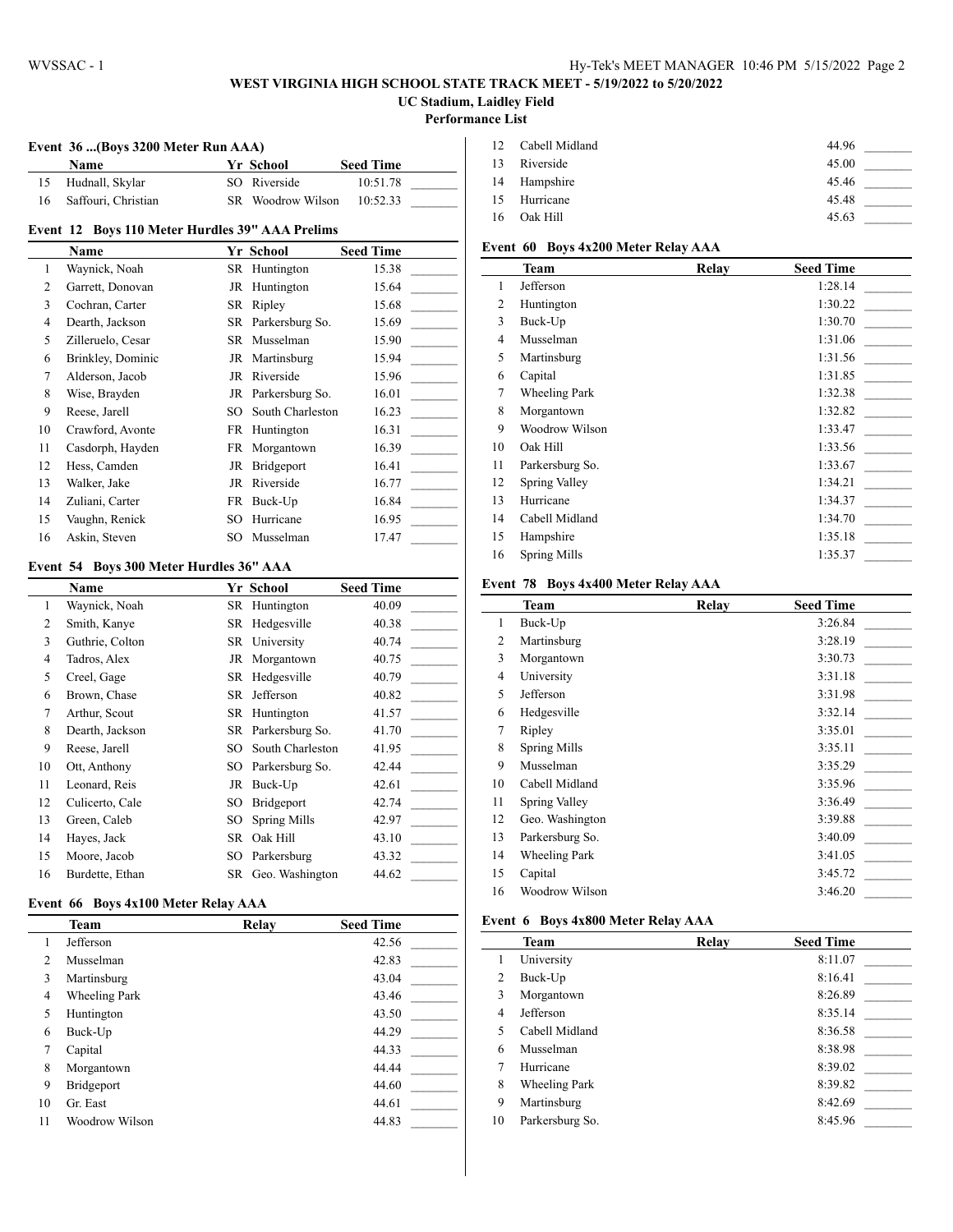# **WEST VIRGINIA HIGH SCHOOL STATE TRACK MEET - 5/19/2022 to 5/20/2022 UC Stadium, Laidley Field**

**Performance List**

 $\overline{\phantom{a}}$ 

**Event 6 ...(Boys 4x800 Meter Relay AAA)**

|    | Team            | Relay | <b>Seed Time</b> |
|----|-----------------|-------|------------------|
| 11 | Geo. Washington |       | 8:48.04          |
| 12 | Bridgeport      |       | 8:53.83          |
| 13 | Washington      |       | 8:54.08          |
| 14 | Spring Mills    |       | 8:56.17          |
| 15 | Woodrow Wilson  |       | 8:59.61          |
| 16 | St. Albans      |       | 9:16.89          |
|    |                 |       |                  |

| 8  | Bartrum, Ty     |      | SR Spring Valley  | 11-00.00    |  |
|----|-----------------|------|-------------------|-------------|--|
| 9  | Shiley, Zander  | JR 1 | Washington        | 11-00.00    |  |
| 10 | Riley, Parker   |      | FR Huntington     | 10-06.00    |  |
| 11 | Jorden, Cohen   |      | SO Cabell Midland | 10-06.00    |  |
| 12 | Waller, Vance   |      | JR Washington     | 10-06.00    |  |
| 13 | Ramey, Khalil   | SO.  | Hurricane         | 10-06.00    |  |
| 14 | Carman, Adam    | SO.  | Wheeling Park     | $9 - 06.00$ |  |
| 15 | Zirkle, Landen  |      | JR Buck-Up        | $9 - 00.00$ |  |
| 16 | Goodwin, Wesley | SO.  | Geo. Washington   | 8-00.00     |  |

# **Event 96 Boys Long Jump AAA**

|    | -                  |      |                |                  |
|----|--------------------|------|----------------|------------------|
|    | Name               |      | Yr School      | <b>Seed Mark</b> |
| 1  | Holmes, Jordan     | SR   | Musselman      | 22-00.25         |
| 2  | Cunningham, Daminn |      | SR University  | 21-09.00         |
| 3  | Johnson, Michael   | SO   | Huntington     | 20-11.75         |
| 4  | Barrick, Jacob     |      | SR Martinsburg | 20-10.75         |
| 5  | Kleppner, Calvin   |      | SR Musselman   | 20-04.00         |
| 6  | Lewis, Cameron     |      | JR Riverside   | 19-10.75         |
| 7  | Collett, Ashton    | JR   | John Marshall  | 19-09.75         |
| 8  | Saucer, Jaxon      | SO   | Preston        | 19-09.00         |
| 9  | White, Dimario     | SO.  | John Marshall  | 19-08.50         |
| 10 | Turner, Ben        | SR - | Spring Valley  | 19-07.75         |
| 11 | Roper, Tay'Shaun   | FR   | Jefferson      | 19-05.75         |
| 12 | Maynor, Cade       | SR   | Oak Hill       | 19-05.00         |
| 13 | Farmer, Savion     | JR   | Buck-Up        | 19-04.75         |
| 14 | Patton, Zach       | SR   | Gr. East       | 19-03.75         |
| 15 | Crawford, Avonte   |      | FR Huntington  | 19-03.00         |
| 16 | Harrell, Nakyin    | SR   | Huntington     | 19-00.50         |

# **Event 84 Boys Shot Put AAA**

|                | Name              |     | Yr School         | <b>Seed Mark</b> |
|----------------|-------------------|-----|-------------------|------------------|
| 1              | Lunsford, Michael |     | SO Cabell Midland | 51-10.00         |
| 2              | Hagley, Isaiah    |     | JR Cabell Midland | 50-08.00         |
| 3              | Winter, Frankie   |     | JR Ripley         | 48-09.00         |
| 4              | Wong, Isaac       |     | SR University     | 45-05.25         |
| 5              | Matthews, Julian  | JR  | Jefferson         | 45-01.00         |
| 6              | Hogan, Michael    |     | JR Wheeling Park  | 44-07.75         |
| $\overline{7}$ | Santore, Rocco    | SR  | Spring Mills      | 44-07.50         |
| 8              | Greer, Miguel     |     | SR Hedgesville    | 44-07.50         |
| 9              | Chill, Ethan      |     | FR Hurricane      | 44-07.00         |
| 10             | Williams, Anthony | SO. | Spring Mills      | 44-06.00         |
| 11             | Wentz, Max        | SR  | Huntington        | 44-02.50         |
| 12             | Ferguson, Evan    | SR  | Spring Valley     | 44-00.00         |
| 13             | Miller, Michael   |     | SR Woodrow Wilson | 43-10.00         |
| 14             | McGahey, Will     | JR  | Morgantown        | 42-07.50         |
| 15             | Whaples, Lucas    | SR  | Oak Hill          | 41-00.00         |
| 16             | Lawton, Zimarian  | JR  | South Charleston  | 41-00.00         |

# **Event 90 Boys Discus Throw AAA**

l,

|   | <b>Name</b>        | Yr School           | <b>Seed Mark</b> |
|---|--------------------|---------------------|------------------|
|   | Winter, Frankie    | JR Ripley           | 148-11           |
|   | Barnett, Jayson    | JR South Charleston | 146-04           |
|   | McBee, Colin       | SR University       | 142-06           |
| 4 | McIntyre, Zak      | SR Spring Mills     | 139-09           |
|   | Hartwell, Jorden   | SR St. Albans       | 138-00           |
|   | Hollis, Jah'Lonnie | Jefferson           | 136-09           |

# **Event 24 Boys 4x110 Meter Shuttle Hurdle AAA**

|                | <b>Team</b>         | Relay | <b>Seed Time</b> |
|----------------|---------------------|-------|------------------|
| 1              | Musselman           |       | 57.81            |
| 2              | Huntington          |       | 59.30            |
| 3              | Parkersburg So.     |       | 59.34            |
| $\overline{4}$ | Woodrow Wilson      |       | 59.42            |
| 5              | Jefferson           |       | 59.51            |
| 6              | Morgantown          |       | 1:00.27          |
| 7              | Bridgeport          |       | 1:01.94          |
| 8              | Martinsburg         |       | 1:02.49          |
| 9              | Hurricane           |       | 1:02.62          |
| 10             | Cabell Midland      |       | 1:02.64          |
| 11             | Ripley              |       | 1:03.29          |
| 12             | Washington          |       | 1:03.43          |
| 13             | Buck-Up             |       | 1:04.29          |
| 14             | <b>Spring Mills</b> |       | 1:04.60          |
| 15             | Geo. Washington     |       | 1:05.86          |
| 16             | South Charleston    |       | 1:06.27          |

### **Event 102 Boys High Jump AAA**

|                | Name                |    | Yr School          | <b>Seed Mark</b> |
|----------------|---------------------|----|--------------------|------------------|
| 1              | Brown, Chase        | SR | Jefferson          | $6 - 02.00$      |
| $\overline{c}$ | Holmes, Jordan      |    | SR Musselman       | $6 - 02.00$      |
| 3              | Waynick, Noah       |    | SR Huntington      | $6 - 02.00$      |
| 4              | Casto, Connor       | SO | Ripley             | 6-02.00          |
| 5              | Collett, Ashton     | JR | John Marshall      | $6 - 00.00$      |
| 6              | Muktar, Ryan        | SO | Woodrow Wilson     | 6-00.00          |
| 7              | Jackson, Zah Trelio |    | FR Huntington      | 6-00.00          |
| 8              | Plotner, Nathaniel  |    | JR Parkersburg So. | $6 - 00.00$      |
| 9              | Ward, Braydin       |    | JR Riverside       | $5 - 10.00$      |
| 10             | Jay, Westley        | FR | Jefferson          | $5 - 10.00$      |
| 11             | Marple, Benson      |    | SO Martinsburg     | 5-10.00          |
| 12             | Cunningham, Daminn  |    | SR University      | 5-10.00          |
| 13             | Lloyd, Devaun       |    | SR Capital         | 5-10.00          |
| 14             | Alderson, Jacob     | JR | Riverside          | 5-08.00          |
| 15             | Eddy, Parker        | JR | Morgantown         | 5-06.00          |
| 16             | Varner, Jason       |    | SR Brooke          | 5-04.00          |

# **Event 108 Boys Pole Vault AAA**

|   | Name              | Yr School           | <b>Seed Mark</b> |
|---|-------------------|---------------------|------------------|
|   | Young, Landon     | SR Morgantown       | 13-06.00         |
|   | Howell, Lucas     | SR Morgantown       | 13-06.00         |
| 3 | Wallace, Harry    | SO Geo. Washington  | 13-00.00         |
| 4 | Wallace, James    | SO Geo. Washington  | 12-06.00         |
|   | Gagum, Dominick   | FR Hedgesville      | 11-06.00         |
| 6 | Masaleski, Carsen | SR Jefferson        | 11-06.00         |
|   | Neighly, Landon   | <b>Spring Mills</b> | 11-00.00         |